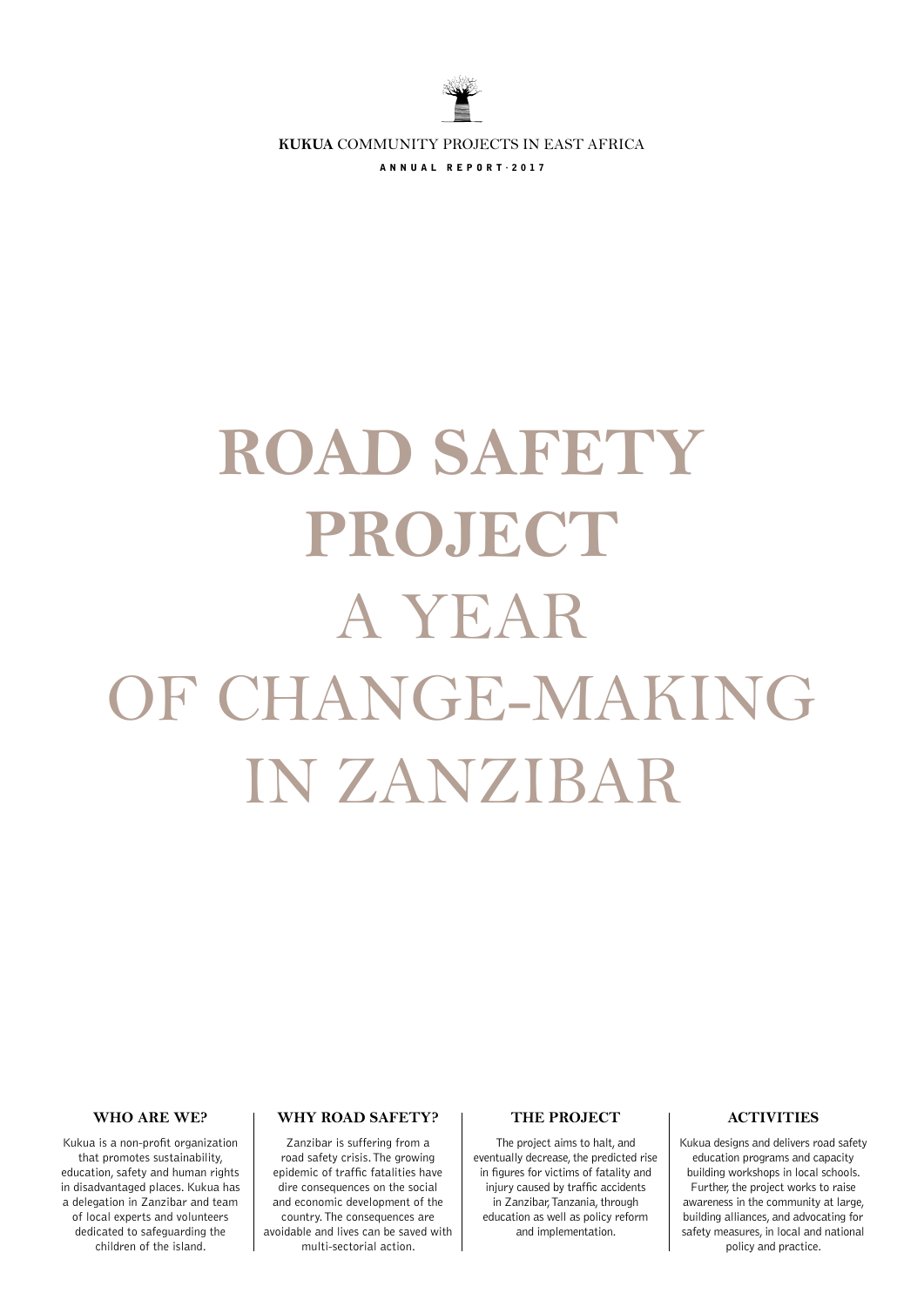Shortly after taking the position of Director and Head of School at South East Coast International School Zanzibar, in 2015, I was shocked by the number of children who were killed and injured by traffic accidents, just around the corner from our school. The high incidence of child victims becomes less surprising if you see the number of young children walking unaccompanied on the edge of the road, and the drivers and trucks speeding past them. Then if you consider the fact that school gates open directly onto these busy roads, lacking cross walks and pedestrian paths, it is astonishing that children are not victim to even more accidents on their journey to school.

Africa is the world's most dangerous region for traffic fatalities and it is children who are the victims. In Tanzania, road traffic injury is one of the leading causes of death for children between the ages of 5 and 14 (IHME Global Burden of Disease Study, 2013).

These deaths can be prevented.

## who are we? A LETTER FROM THE FOUNDER



j en pro FOUNDER OF KUKUA

We can teach children how to be safe on the road, increase awareness within the community, and advocate for necessary road safety standards and policy. A project was established to meet these life saving goals. Kukua was born.

Kukua Community Projects in East Africa was founded in the village of Jambiani, Zanzibar by a small group of teachers, social workers and activists committed to safeguarding the lives of children in their village. A group who strongly believes that no child should ever have to risk their life, to simply attend school.

Kukua is a non-profit organisation that promotes sustainability, education, safety and human rights in disadvantaged places. Kukua´s headquarters is in Spain. Its registered delegation in Zanzibar has a team of local experts in education, advocacy, awareness raising and social work. We have partnered with public and private entities, on a local and international level, who share our aim to save lives.

Together we can protect children and their right to a safer walk to school!

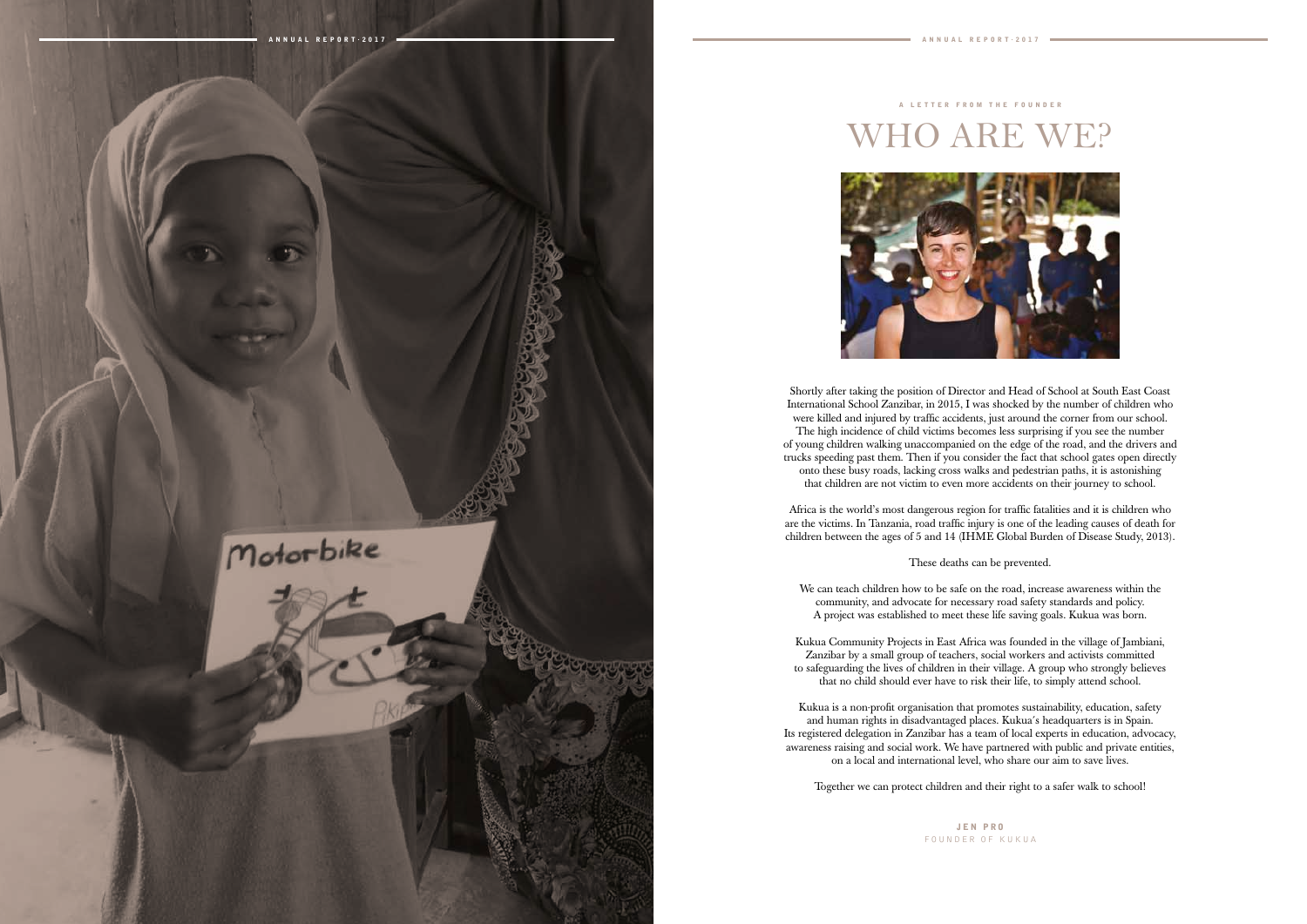





# WHY ROAD SAFETY in zanzibar

Child pedestrians are especially affected. The majority of children walk to school, walk to fetch water, firewood and walk to visit friends or family. but they do not receive education on safe road use. In Tanzania, 93% of the pedestrians injured in traffic accidents are children (Data factsheet, 2012, Amend) and road traffic injuries prevent an estimated one million children annually from obtaining an education, according to Saul Billingsley, Director of the UN Road Safety Fund.

*The growing epidemic of traffic death and injury in Tanzania will have devastating consequences on the social and economic development of the country, if we do not take urgent action.*



We have witnessed a two-year old suffer from a motorbike accident, as he was crossing the road, in the care of his old older sister, who was only four. Sadly most people in the community have similar stories.

Because Tanzania has been classified by the WHO as a "[country] without eligible death registration data," it is difficult to know the real scope of the problem. In 2015, Tanzania reports 4,002 deaths due to road accidents, however the WHO-estimated number of deaths is 16,211. We do know that in the developing world, road fatalities are on the increase, at a rate that will soon overtake the number of malaria-related deaths, and in Tanzania, the number of fatal victims of traffic accidents have been rising since 2004 (Global Status Report, WHO, 2015). Low- and middle- income countries carry 90%

of the burden of these fatalities, which cause a major impact on the economic development on countries already stricken with poverty. The loss of a breadwinner or long-term medical care for an injured family member, can cause devastation for families living below, or on, the poverty line. At a national level, there are major economic costs as well, as data suggests that road traffic deaths and injuries cause an estimated 5% GDP loss (Global Status Report, WHO, 2015).

In order to prevent any further hinderance on social and economical development, road safety must be urgently addressed across all work plans in governments, institutions and civil society.

Building better roads is necessary for economic, social and human development of Tanzania but the benefit will be lost if future generations are killed on these very same roads!



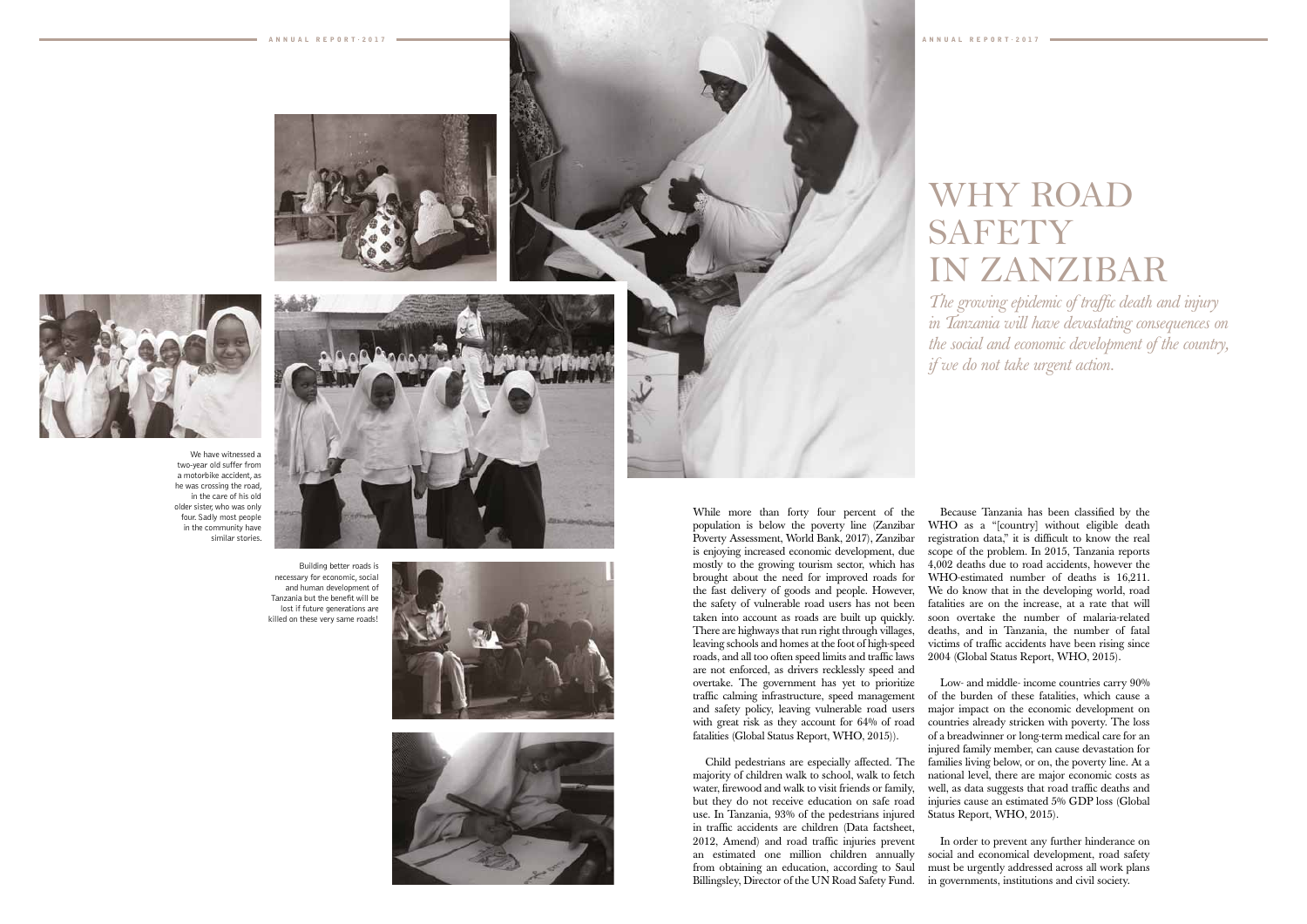ANNUAL REPORT·2017 ANNUAL REPORT·2017

*Multi-sectorial support is urgently needed to prevent early childhood deaths and ensure access to schooling for all children.* 

*We must join together to protect children and their right to a safe journey to school!*

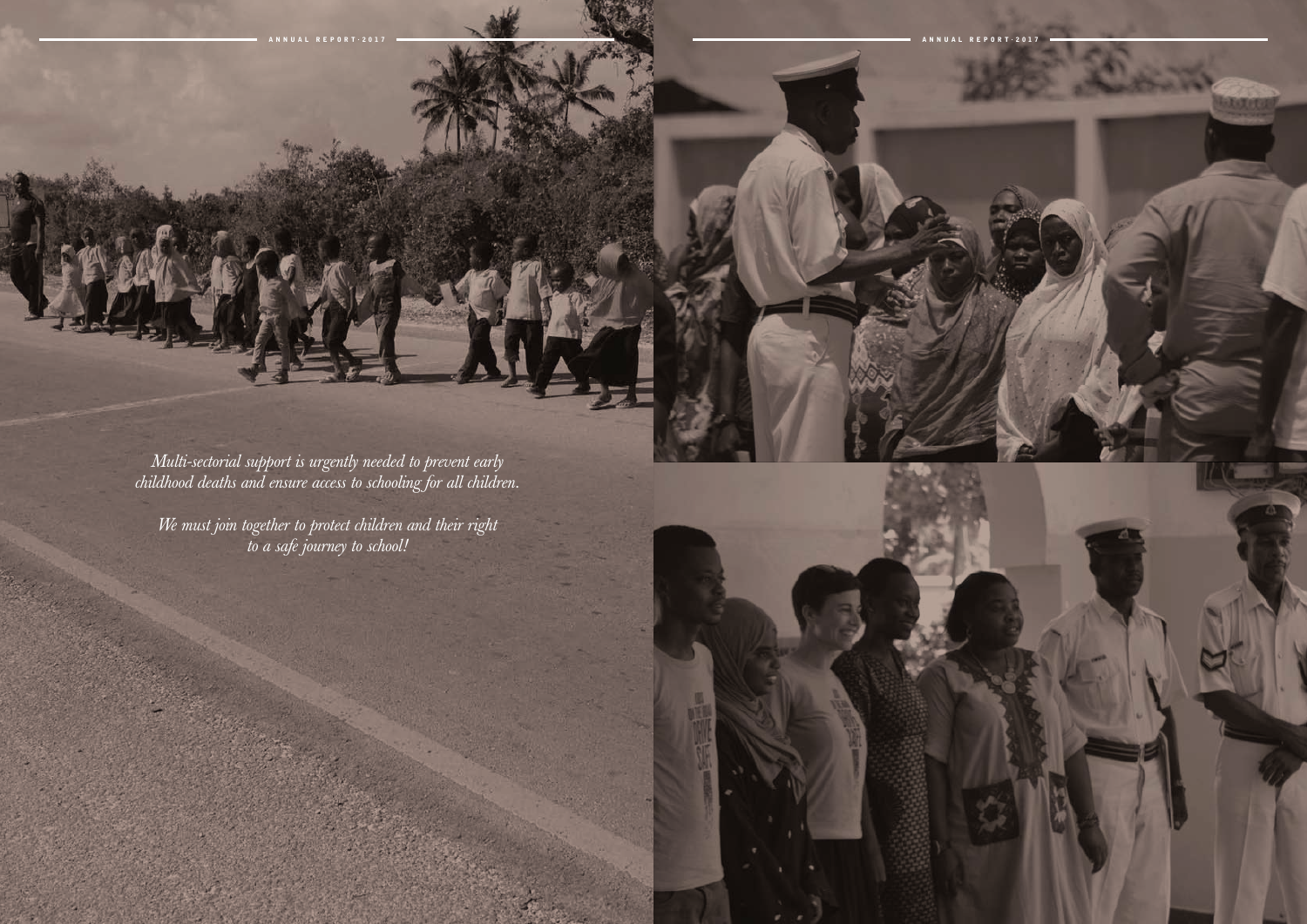# HELP US KEEP EVERY CHILD, IN EVERY COUNTRY, SAFE ON THE ROADS TODAY, tomorrow and always. **Together we can and we will #SaveKidsLives.**

ANTHONY LAKE





Members of the community have overwhelmingly supported the project and contributed their ideas. They say that they have never before seen such a project that has impacted the safety of their children.



## THE PROJECT

The Kukua Road Safety Project aims to curb the growing epidemic of road traffic deaths and injuries in Zanzibar. The project works to design and introduce road safety programs into the national curriculum to educate all children in bar in 2017, demonstrate improved educacommunity at large to inform citizens of the road safety crisis and further advocates to improve policy and practice.

Kukua has created an effective road safety education program in partnership with international education experts, the government of Zanzibar and local schools. "Safe Walks" education program uses evidence-based research to create playful, practical and effective teaching methods to ensure that safe road use learning objectives are met.

The project provides training and teaching materials to local schools, empowering teachers to deliver this vital message, ensuring sustainability of the program. In order to guarantee the integration of the "Safe Walks" program into the regular curriculum, Kukua has also developed important partnerships with local and national government.

The project also supports implementation of Zanzibar traffic laws by raising awareness of the road safety crisis. Kukua carries out campaigns and events to educate people on road safety measures and behavior risk factors. In addition, Kukua advocates for the passage and implementation of improved policy and the inclusion of child rights, safer roads and speed management in planning policy and practice, calling decision makers into action. Building multi-sectorial coalitions with lawmakers, ministries and local communities, Kukua works to influence the education and road development agenda to include the needs of vulnerable road users.

Zanzibar. The project also addresses the tion and awareness amongst the projects' Effectiveness of the project is measured with assessment tools that gather the input of participants and the impact of the activities. Results of the pilot project carried out in the Southern District of Zanziparticipants. This prevention program will continue to expand to other regions and other arenas in its effort to curb the road safety crisis throughout Zanzibar.

*With education, capacity building and support for the passage and implementation of policy, the project aims to prevent deaths and injuries supporting the UN Sustainable Development Goal of reducing road traffic fatalities by 50% by 2020.*



Kukua believes that empowering the local community is the only way to guarantee that the road safety message is delivered beyond the framework of the project.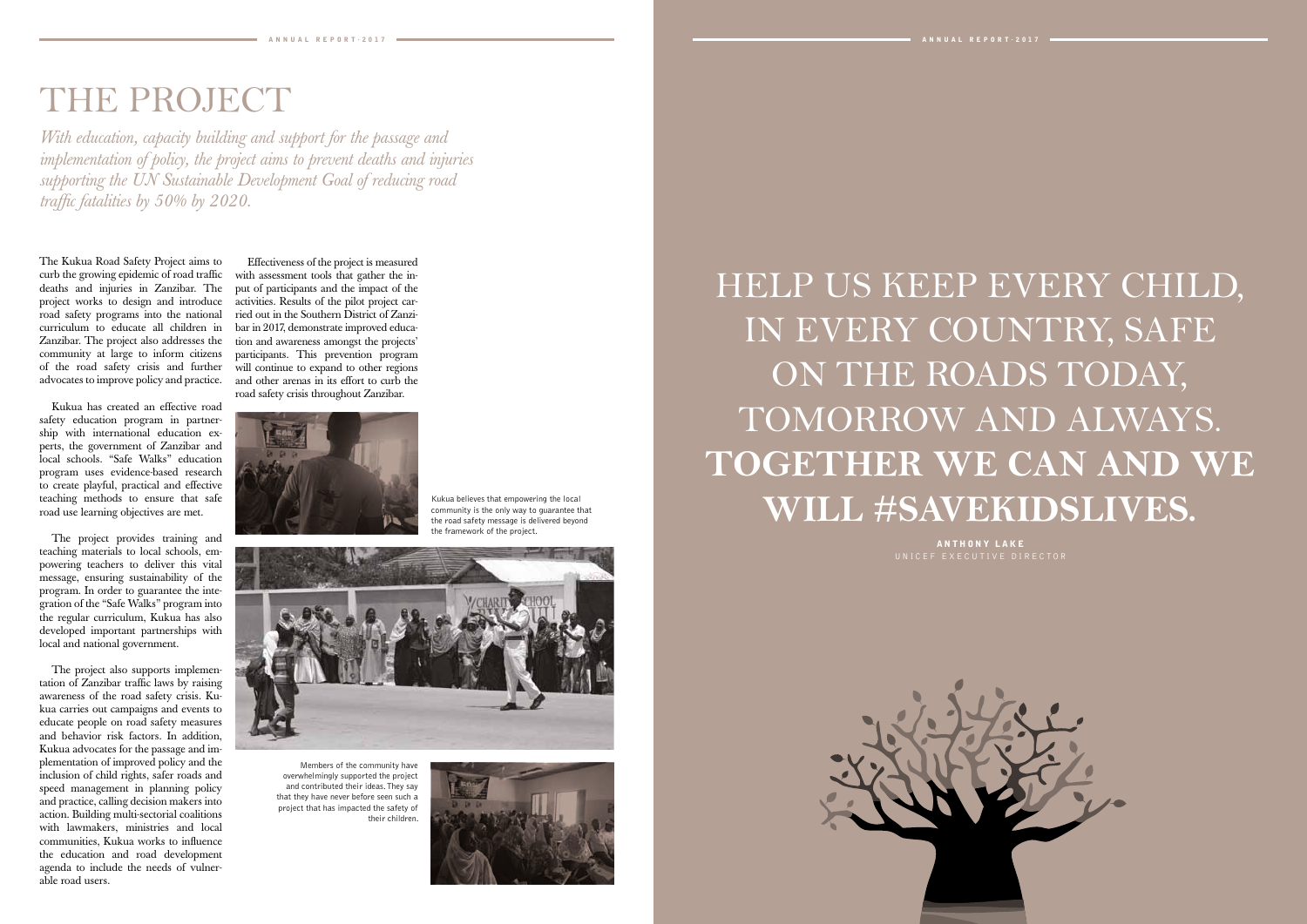In honor of the 2017 United Nations World Day of Remembrance for victims of road traffic accidents, Kukua held a capacity building and awareness-raising workshop for teachers and public bus/taxi drivers.

## JAN. 2017 INITIAL ASSESSMENT and re s ear c h

## activities in zanzibar 2017



## s ept. 2017 c apa cit y b u i l d i n g

## no v. 2017 AWARENE SS RA ISI NG AND ADVO C A C Y

Kukua began by carrying out surveys and meetings with community members, village leaders, schools and government ministries to assess the current status of road safety, education and policy. Research, data and anecdotal evidence found that there was a high incidence of traffic injuries and death amongst road users and a general lack of awareness and education regarding road safety. The community called for increased education for children, awareness for road users, as well as improved safety infrastructure, speed management and road safety policy. It was also noted the lack of reliable data surrounding injuries and deaths caused by road accidents, so KUKUA began household surveys and will continue to develop tools for the collection of data.



f e b. 2017 ' s a f e wa l ks '

E d u c ati on Progra m

## J UN. 2017 PARTNERSHIPS AND c oal iti o n s wit h govern m e n tal and non-GOVERNMENTAL ENTITIES

Kukua designed the "Safe Roads" Education program, which teaches road safety through songs, playful methods and practical lessons on the road. Together with the Zanzibar traffic police, trained local experts provide environment specific education in the local language. The curriculum will be updated in 2018 to include a storybook, written for Kukua Zanzibar, by the Swahili children´s author Richard Mabala.

In 2017, Kukua delivered the "Safe Walks" Education Program to more than 500 children on the South East Coast of Zanzibar, in collaboration with African Impact.

Kukua also partnered with the Zanzibar Traffic Police, who not only took part in designing the program, but were also an essential part of the delivery and came out to schools to teach practical knowledge on road use.







Kukua trained 53 teachers, providing 22 schools with materials and knowledge to provide the "Safe Walks" education program. Kukua followed up with school visits and continued training, ensuring that schools are equipped with tools to carry on the program. Monitoring and further training will continue in 2018. The Ministry of Education has approved the "Safe Walks" program for use in the Primary and Nursery schools, and is working together with KUKUA to incorporate the curriculum in schools across Zanzibar. These initiatives will ensure that the "Safe Walks" education program remains sustainable and ongoing.



#### In addition to collaborating on the "Safe Walks" program, Kukua and the Zanzibar Traffic Police work together to advocate for the improved implementation of the 2003 Zanzibar Road Traffic Act. They have also developed a coalition to present the Second Annual Road Safety Week in Zanzibar, together with Tanzania Road Safety Ambassador, several ministries, private companies and other NGOs.

In 2017, Kukua has developed key partnerships with other private and public entities in the national government, including the Ministry of Interior, Ministry of Education and the Department of Transport. On a local level, Kukua works with the District Commissioner of the Southern District, the Village Committee of Kibigija and several shehes (village chiefs). Further Kukua collaborates with other NGO´s including African Impact, South East Coast International School, Par Onde and Tanzania Road Safety Ambassador.

In 2017, Kukua carried out three road safety campaigns to build public awareness about the lack of road safety in Zanzibar, rights of child pedestrians and the role of behavioral risk factors, including drunk driving and speeding. KUKUA used the media, flyers, social media and special events, such as workshops and community meetings, to promote road safety.



Forty-four teachers received training in the "Safe Walks" education program. Training was carried out by Kukua, in collaboration with the Zanzibar Traffic police officers and international education experts from South East Coast International School. Teachers were provided with all necessary materials and knowledge to implement the "Safe Walks" program. Following the event, an initiative began by the teachers to educate parents of school children regarding dangers of the road and how to keep children safe.





participated in the workshop for awarenessraising and training for daladala (bus) and taxi drivers, held in collaboration with Zanzibar traffic police, Department of .<br>Transportation and the Tanzanian Road Safety Ambassador. Community members shared their ideas for improved safety, and a coalition was built amongst the village committee of Kibigija, the Zanzibar Traffic Police and Kukua to advocate for traffic calming devices and education for the villages in the Southern district. A letter with more than 100 signatures was submitted to the Ministry of Transport along with a proposed road infrastructure plan. In addition, the Daladala driver´s union requested further training events for 2018.

Kukua has partnered with the Tanzanian author, Richard Mabala to write a storybook aimed to raise awareness amongst school children regarding the dangers of the road. The book will be completed and ready for print in 2018.

Kukua collected 150 florescent jackets and 100 rear and front side bicycle lights to distribute during its "cycling safe" awareness-raising campaign and training workshop for cyclists, which will be held March 8th 2018.

### In the Media

In 2017, Kukua succeeded in building a presence in social media and was featured in FAS magazine, DW TV, Hitz Fm and ZCTV.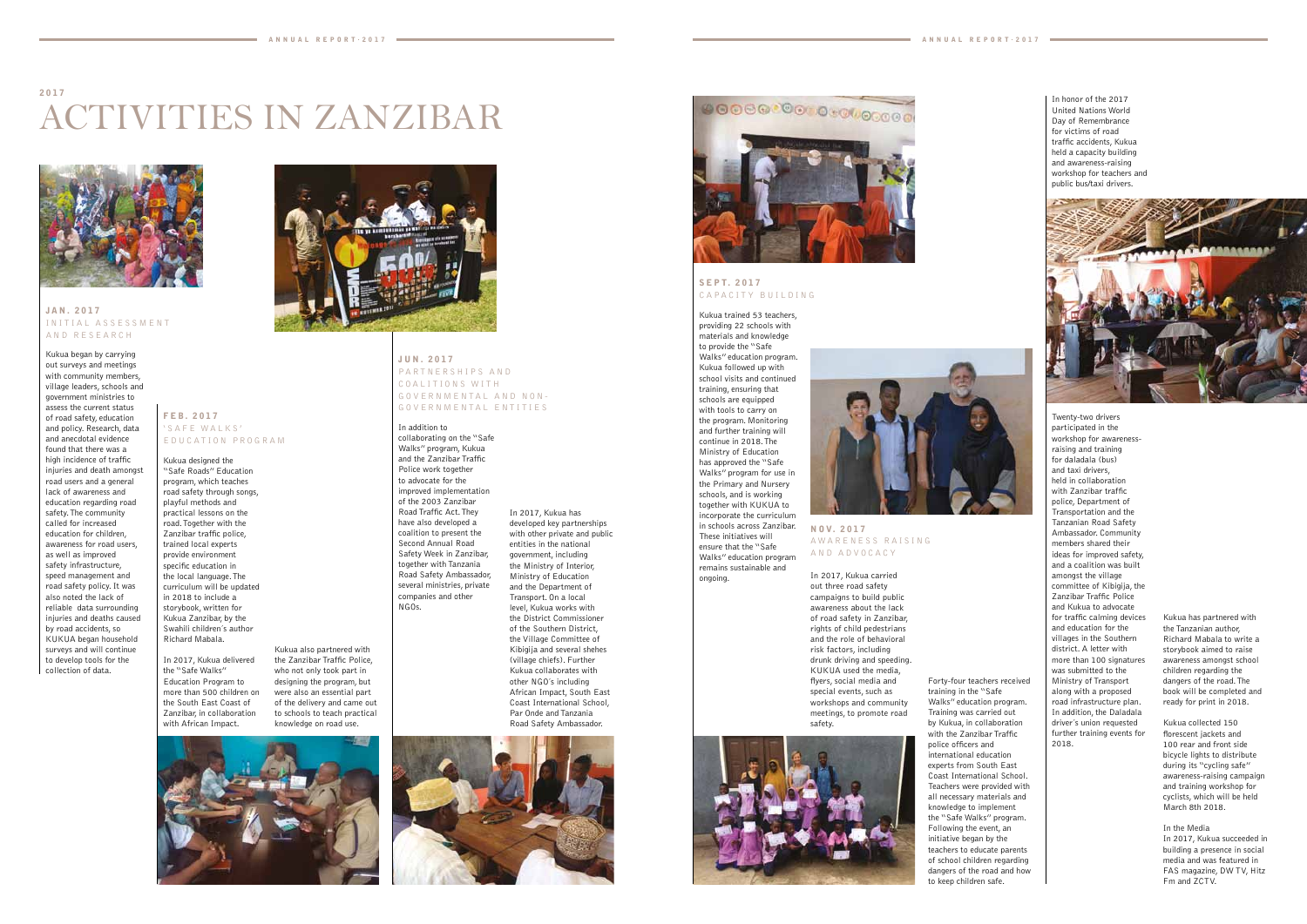2018

# a plan FOR THE MIND

*The 2017 pilot program had such an impact on the awareness and education of road users, schools and policymakers, that in 2018 Kukua aims to expand the program, bringing life-saving measures to the whole of Zanzibar.*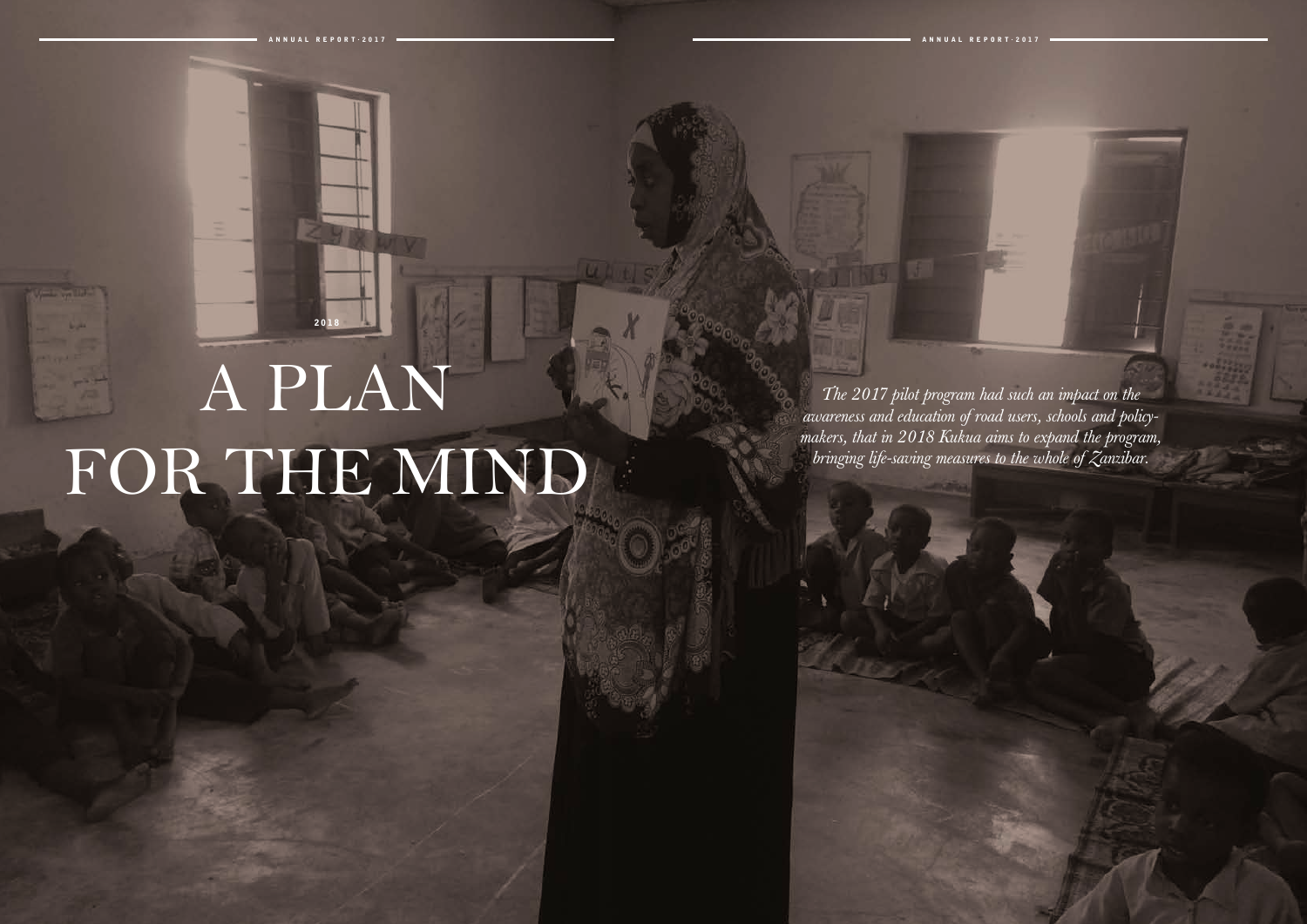